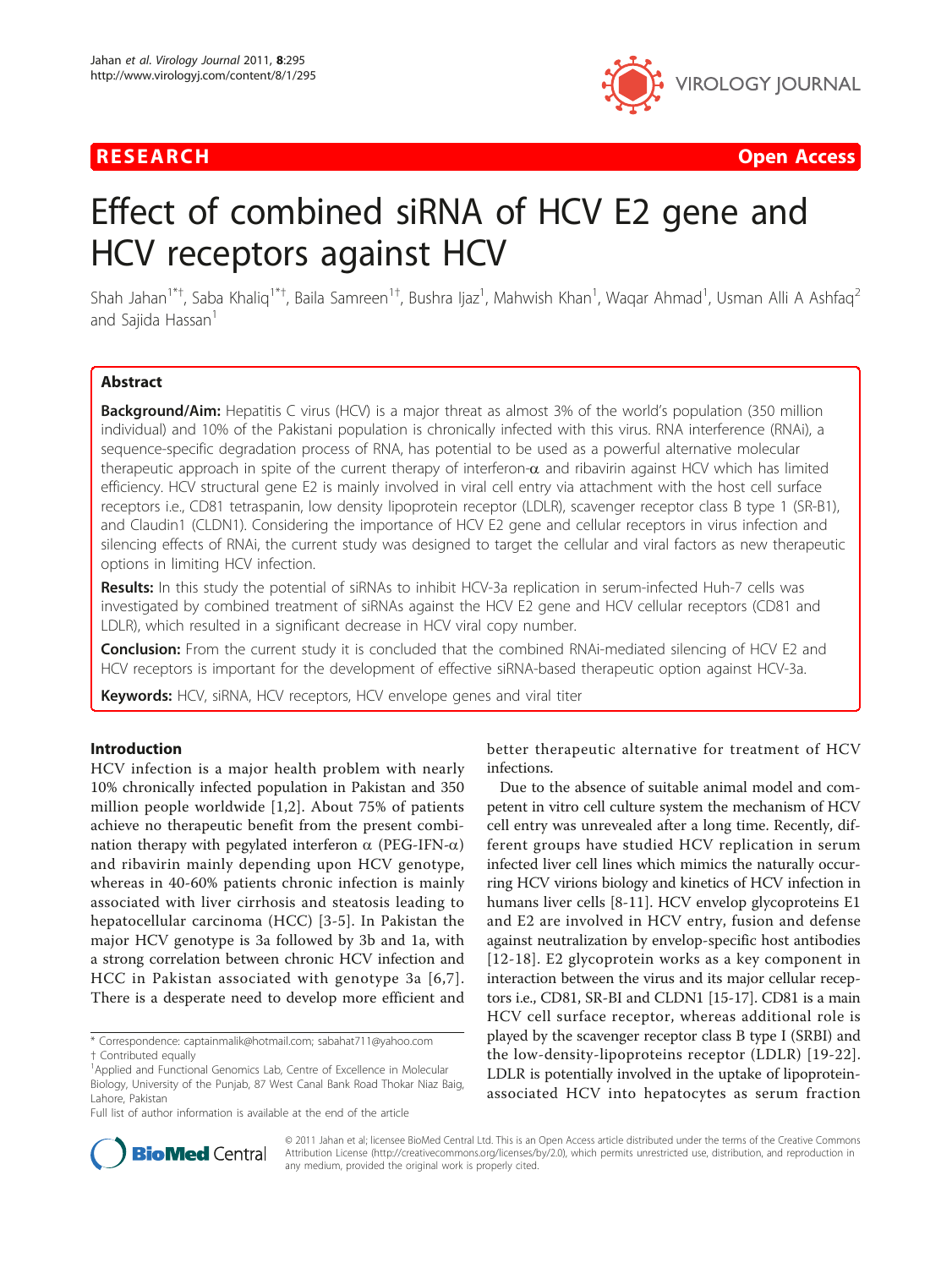<span id="page-1-0"></span>composed of HCV with LDL, or very low-density lipoprotein (VLDL), which are involved in binding to the LDL receptor as a possible mechanism of HCV cell entry [[23-25\]](#page-5-0). Hence, HCV envelope glycoprotein and cellular receptors is good target for the development of antiviral molecules that could block HCV entry.

Being a RNA virus HCV is highly susceptible to RNA interference (RNAi) induced by small interfering RNA (siRNA), which is a sequence specific gene silencing mechanism [\[26-28](#page-5-0)]. siRNAs can be used as a potential therapeutic agent against HCV because HCV replication takes place in the cytoplasm of liver cells without integration into the host genome. siRNA directed against HCV genotype 1a and 1b has been shown to effectively block the replication of viral replicons in Huh-7-derived cell lines [[29-35\]](#page-5-0). In our previous study, the development of siRNA targeting envelope proteins of the local HCV-3a genotype showed that these genes are crucial for viral entry providing better choice for developing a rational antiviral strategy against HCV [[36](#page-5-0)]. Several investigators have reported the inhibition of HCV RNA by targeting structural and non structural genes of HCV and cellular genes by using siRNAs in combination [[33](#page-5-0),[36-38\]](#page-5-0). In this report, we investigated the effect of siRNA induced silencing of receptor genes and HCV E2 on viral load of HCV followed by a combined effect which showed a significantly decreased viral RNA.

# Results

Cellular genes CD81 and LDLR are functionally involved in HCV entry. Our previous results also show that sequence specific siRNAs against each receptor significantly inhibit the expression of their respective genes of receptors CD81, LDLR, SRBI and CLDN1 (data submitted for publication). Keeping all these in view, we used in-vitro transcribed siRNA against HCV E2 gene and cellular receptors CD81and LDLR and observed the effect of silencing of these receptors on viral titer. Previously, we have successfully inhibited HCV by E2 siR-NAs [[36](#page-5-0)], from that study we selected the best one for this study. The effect on viral titer was analyzed by silencing each receptor and E2 gene individually and then in combination of siRNAs against two receptors and E2 gene simultaneously. To evaluate the role of HCV E2 gene and HCV receptors in HCV infection and HCV pathogenesis, Huh-7 cells were infected with HCV-3a serum with or without siRNAs against HCV receptors CD81, LDLR and HCV E2-3a gene for 48hrs and viral loads were quantified by Real Time PCR. Results showed a decrease of 62%, 45%, with HCV receptor siRNA CD-81, LDL, 60%, and 72% with HCV E2 siRNA, (E2si873), respectively in viral load. A significant suppression of HCV RNA (84% and 78%) was observed with the combination of both siRNAs against HCV E2 gene, E2 siRNA (E2si873) and HCV receptor genes CD81(siCD81-B), LDLR (siLDLR) (Figure 1).

Furthermore, the effect on protein expression inhibition of HCV structural gene E2, receptor genes CD81 and LDLR on the expression of viral protein were determine by western blot analysis using specific antibodies. Huh-7 cell lysates infected with HCV serum of genotype 3a with or without siRNAs (100nM each) against HCV receptors CD81, LDLR and HCV E2-3a gene for 48hrs were separated through SDS PAGE and treated with specific antibodies of each gene. Results indicate the significant inhibition of protein expression of CD81 and E2 3a, when combination of siRNA (E2si873 +siCD81-B) were used as compare to individual siRNA against CD81 and HCV E2 (Figure [2A\)](#page-2-0). These results show the reduce total cellular viral protein expression due to the low expression of HCV envelop protein as well as CD81 receptor protein simultaneously. Similarly, western blotting results indicate the significant inhibition of expression of LDLR and E2 3a, when combination of siRNA (E2si873 +siLDLR) were used as compare to individual siRNA against LDLR and HCV E2 (Figure [2B\)](#page-2-0), which also show the reduce total cellular viral protein expression due to the low expression of HCV envelop protein as well as LDLR receptor protein simultaneously.

### **Discussion**

HCV entry into hepatocytes, a multistep process mediated by HCV envelop glycoprotein E1 and E2 and several cell surface receptors, is first step of virus life



against HCV E2 gene and HCV receptors gene CD-81, LDLR on viral titer in serum infected Huh-7 cells. For Viral titer in Huh-7 cells treated with scrambled siRNAs (Sc) and CD-81 siRNA (siCD81- B), LDL siRNA (siLDLR), E2 siRNA (E2si873) either alone or in combinations and incubated for 6 hrs before adding HCV-3a sera (Ser 3a). HCV RNA levels were quantified by Real Time PCR. Three independent experiments with triplicate determinations were performed. Error bars indicate, mean S.D \*p < 0.01 verses Ser3a.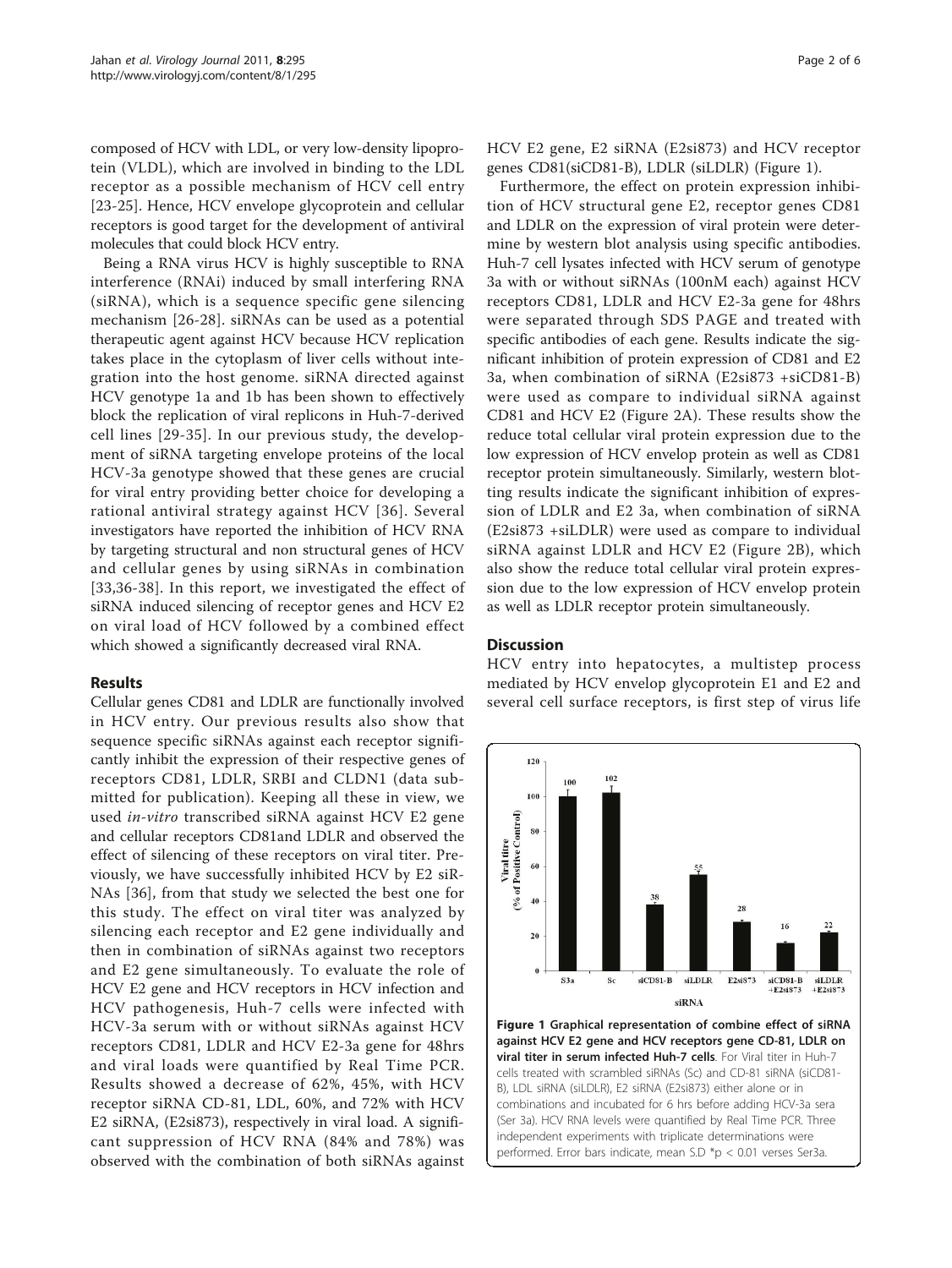<span id="page-2-0"></span>

Figure 2 Protein expression analysis of HCV E2 gene and HCV receptors genes by using siRNA alone and in combination against HCV gene E2 and HCV receptor genes CD81, LDLR. Protein isolated from Huh-7 cells treated with single and combination of siRNA against HCV E2 gene and receptor CD81 and LDLR genes and incubated for 6 hrs before adding HCV-3a sera (Ser 3a) for 48 hrs. Protein levels were quantified by western blot analysis using specific antibodies of CD81, LDLR, E2 and GAPDH. A) Silencing of CD81 gene and HCV 3a E2 gene alone and in combination using specific antibodies showing reduction at protein expression level. B) Silencing of LDLR gene and HCV 3a E2 gene alone and in combination, using specific antibodies showing reduction at protein expression level. Protein levels for GAPDH gene are also shown as internal control and scramble siRNA (Sc) as siRNA control.

cycle that results in productive viral infection, providing major targets for immunopreventive and therapeutic strategies [[39](#page-5-0)-[41\]](#page-5-0). The cell surface receptors mainly include tetraspanin protein CD81, SR-BI, LDLR and CLDN1 a tight junction protein [\[17](#page-5-0),[20](#page-5-0)-[22,42\]](#page-5-0). HCV envelop protein E2 posses' glycosylation sites which interact directly with these cell surface receptors. As in our previous study, here too we utilized serum infected Huh-7 cell culture model to evaluate the effect of siRNA separately and in combination against HCV structural gene and receptor genes on viral entry by quantifying the viral titer in siRNA-treated and nontreated serum-infected Huh-7 cells.

RNAi is an exciting new therapeutic technology proposed to be used in treatment of viral diseases. HCV is an attractive target for RNAi therapy as its genome is a (+) sense single stranded RNA that functions as both the viral messenger RNA and template for RNA replication via negative strand intermediate. Previously it has been reported that cellular genes functionally involved in HCV entry like CD81, LDLR, SR-BI and CLDN1 also serve as potential targets for RNAi. Several reports showed potent RNAi against HCV genes and cellular receptors activity to reduce the HCV infection in which

expression of HCV was distinctly inhibit HCV serum infection (30%-90%) [[11](#page-4-0),[36,42](#page-5-0)-[45](#page-5-0)]. In our current project, we utilized siRNAs to silence the expression of HCV cellular receptors and E2 gene to block the HCV entry in serum derived HCV infected Huh-7 cell culture model and analyze its effect on viral load. HCV infection pathway employs enhancement in expression of cell surface receptors that may facilitates to increase viral load. In account of these, we knock down the expression of host cell surface HCV receptors by using siRNA to block HCV entry, against each receptor gene separately and in combination of siRNA against two receptors gene in Huh-7 cells which were further infected with HCV serum of genotype 3a and observed the viral titer by detection of 5'UTR of viral copies by Real Time PCR in cells from 3<sup>rd</sup> day post infection. Our results indicate significant decrease in HCV viral load by 67% and 58% due to the silencing of HCV receptor CD81 (33 fold) and LDLR (42 fold) respectively when compared to control (S3a), (Figure [1\)](#page-1-0). Since, LDLR is important for HCV-E1-pseudotype infectivity, whereas CD81 determines the infectivity of HCV-E2-pseudotype virus, the silencing effect of siRNAs against selected HCV infection host cellular proteins has been evaluated to reduce viral titer significantly. Thus use of combinations of siR-NAs against both the virus and host genes involve in HCV infection are likely to be a potent approach in the treatment of chronic hepatitis C due to their additive HCV RNA inhibition effects. Moreover, different studies exhibit the feasibility of targeting host cellular factors involved in infection, as they are not prone to mutations, as potential targets for siRNA therapy. Henry and colleagues [[46](#page-5-0)] targeted the IRES, NS5B, and host cell receptor CD81 by triple shRNA expression vector which concurrently reduced the HCV replication, CD81 expression, and E2 binding. Targeting multiple sites of the HCV genome and host factors involved in HCV infection are a realistic and valid approach aimed at preventing the virus from developing resistance.

In correspondence to the latest reports, we also investigated the down regulation of viral titer by silencing the expressions of HCV envelop gene alone using HCV E2 specific siRNA (E2si873) and in combination with the silencing of CD81 or LDLR gene expression using siCD81-B, siLDLR in Huh-7 cells which were further infected HCV 3a serum. Our findings showed a significant decrease in HCV viral titer up to 67% and 58%, with siCD81-B, siLDLR and 72% with HCV E2 siRNA (E2si873), respectively in the Huh-7 cells. A significant suppression of HCV RNA (84% and 78%) was observed with the combination of both siRNAs against HCV E2 gene, E2 siRNA (E2si873), and CD81, LDLR siRNAs (Figure [1\)](#page-1-0). Likewise, cell lysates from HCV serum infected Huh-7 cells were examined by western blot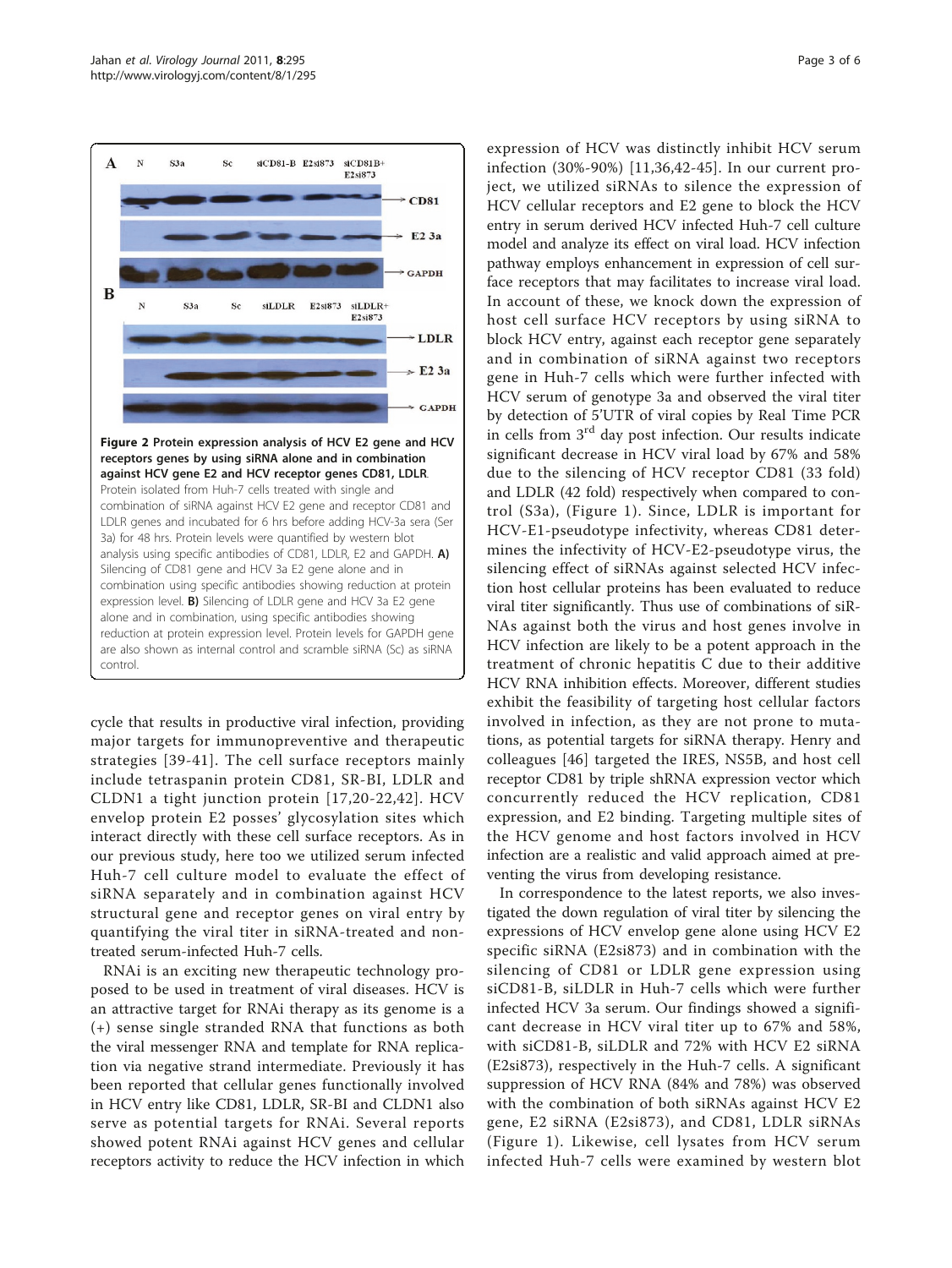analysis using CD81, LDLR and HCV-E2 specific antibodies. Our results showed considerable decreased in the protein levels of CD81, LDLR and HCV-E2 in transiently transfected siCD81-B, siLDLR and E2si873 siR-NAs, whereas combination of siCD81-B + E2si873 and E2si873 + siLDLR resulted in a more significant decrease of CD81, LDLR protein expression that ultimately reduced the protein level of HCV-E2 which depicts the reduced entry of HCV, hence lessen the HCV infection (Figure [2\)](#page-2-0).

In summary, our data showed that CD81 and LDL specific siRNAs not only reduced their gene expression respectively but also reduced viral titer in siRNA treated cells confirming their role in HCV infection; combination of these siRNA (siCD81-B, siLDLR) with E2 effective siRNA (E2si873) showed dramatic reduction of HCV entry. Use of siRNA to inhibit the HCV E2 protein or HCV receptor protein expression alone or in combination could be helpful in reduction of HCV entry. In addition, we propose the use of combination siRNAs against HCV gene with host genes which could inhibit HCV entry better than separately used siRNA.

# Materials and Methods

# Source of samples

The local HCV-3a patient's serum samples used in this investigation were obtained from the CAMB (Center for Applied Molecular Biology) diagnostic laboratory, Lahore, Pakistan after quantification and genotype determination. Serum samples were stored at -80°C prior to RNA extraction for cloning and viral inoculation experiments. Patient's written consent and approval for this study was obtained from institutional ethics committee.

### Designing and synthesis of siRNA

Designing and synthesis of siRNA were done as we have described earlier [[36](#page-5-0)]. siRNA oligonucleotides were designed to express RNAi mechanism against host HCV receptors (LDLR and CD81) and E2 region of HCV-3a genome using the Ambion's siRNA design tool [http://](http://www.ambion.com/techlib/misc/siRNA_finder.html) [www.ambion.com/techlib/misc/siRNA\\_finder.html](http://www.ambion.com/techlib/misc/siRNA_finder.html) after sequencing of local HCV-3a patient's serum samples (Table 1). The designed siRNAs (cellular genes HCV receptors, HCV-3a E2 and control Scrambled) were synthesized using Silencer siRNA construction kit according to the manufacturer's instruction (Ambion, USA).

### Viral inoculation and co-transfection with siRNA

Huh-7 cell line was kindly provided by Dr. Zafar Nawaz (University of Miami, USA) and maintained in Dulbecco's modified eagle medium (DMEM) supplemented with 100 μg/ml penicillin; streptomycin and 10% fetal bovine serum referred as complete medium (Sigma

| $\sim$ $\sim$<br>$\sim$ |
|-------------------------|
|-------------------------|

| Name                 | <b>Sequences</b>              |
|----------------------|-------------------------------|
| Scramble-antisense   | AACCTGCATACGCGACTCGACCCTGTCTC |
| Scramble-sense       | AAGTCGAGTCGCGTATGCAGGCCTGTCTC |
| CD81-B antisense     | AAGATGCCTACATAGAAGGTGCCTGTCTC |
| CD81-B sense         | AACACCITCTATGTAGGCATCCCTGTCTC |
| <b>IDI</b> antisense | AAATGCATCTCCTACAAGTGGCCTGTCTC |
| I DI sense           | AACCACTTGTAGGAGATGCATCCTGTCTC |
| F2si873-antisense    | AACAACTGAGCTTGCCATACTCCTGTCTC |
| F2si873-sense        | AAAGTATGGCAAGCTCAGTTGCCTGTCTC |
|                      |                               |

Aldrich, USA) at 37°C with 5%  $CO<sub>2</sub>$ . The medium was renewed every 3 day and passaged every 4-5 days. Huh-7 cell line was used to establish the in vitro replication of HCV genotype 3a. A similar protocol was used for viral inoculation as described by earlier [[36,45](#page-5-0)]. For these experiments high viral titer  $> 1 \times 10^8$  IU/ml containing serum from HCV-3a patient was used as principle inoculum. Huh-7 cells were maintained in 6-well culture plates to semi-confluence, washed twice with serum-free medium then inoculated with 500  $\mu$ l (5  $\times$ 10<sup>7</sup> IU/well) viral load of HCV-3a sera and 500 μl serum free media. Cells were maintained overnight at 37°C in  $5\%$  CO<sub>2</sub>. Next day, the adherent cells were washed three times with  $1 \times$  PBS, complete medium was added and incubation was continued for 48hrs. Cells were harvested and assessed for the presence of viral RNA quantitatively by Real Time PCR. To analyze the effect of siRNA on HCV infection, serum infected Huh-7 cells were seeded after three days of infection in 24-well plates and grown to 80% confluence with 2ml medium. The cells were transfected with or without 40 μM/well cellular receptors CD81, LDL-R and E2 siRNAs alone or in combination using Lipofectamine™ 2000 (Invitrogen Life technologies, CA) according to the manufacturer's protocol.

### Viral load quantification

Cells were harvested for viral load determination using Gentra RNA isolation kit (Gentra System Pennsylvania, USA) according to the manufacturer's instructions. For viral quantification Sacace HCV quantitative analysis kit (Sacace Biotechnologies Caserta, Italy) was used. Briefly, 10 μl of extracted viral RNA was mixed with an internal control provided by Sacace HCV Real TM Quant kit and subjected to viral quantification using Real Time PCR SmartCycler II system (Cepheid Sunnyvale, USA).

# Total RNA isolation and gene expression analysis

Total RNA from HCV serum infected and non-infected cells was isolated using TRIzol reagent (Invitrogen life technologies, CA), 24 hrs and 48hrs post-transfection. To analyze the effect of siRNA on envelope gene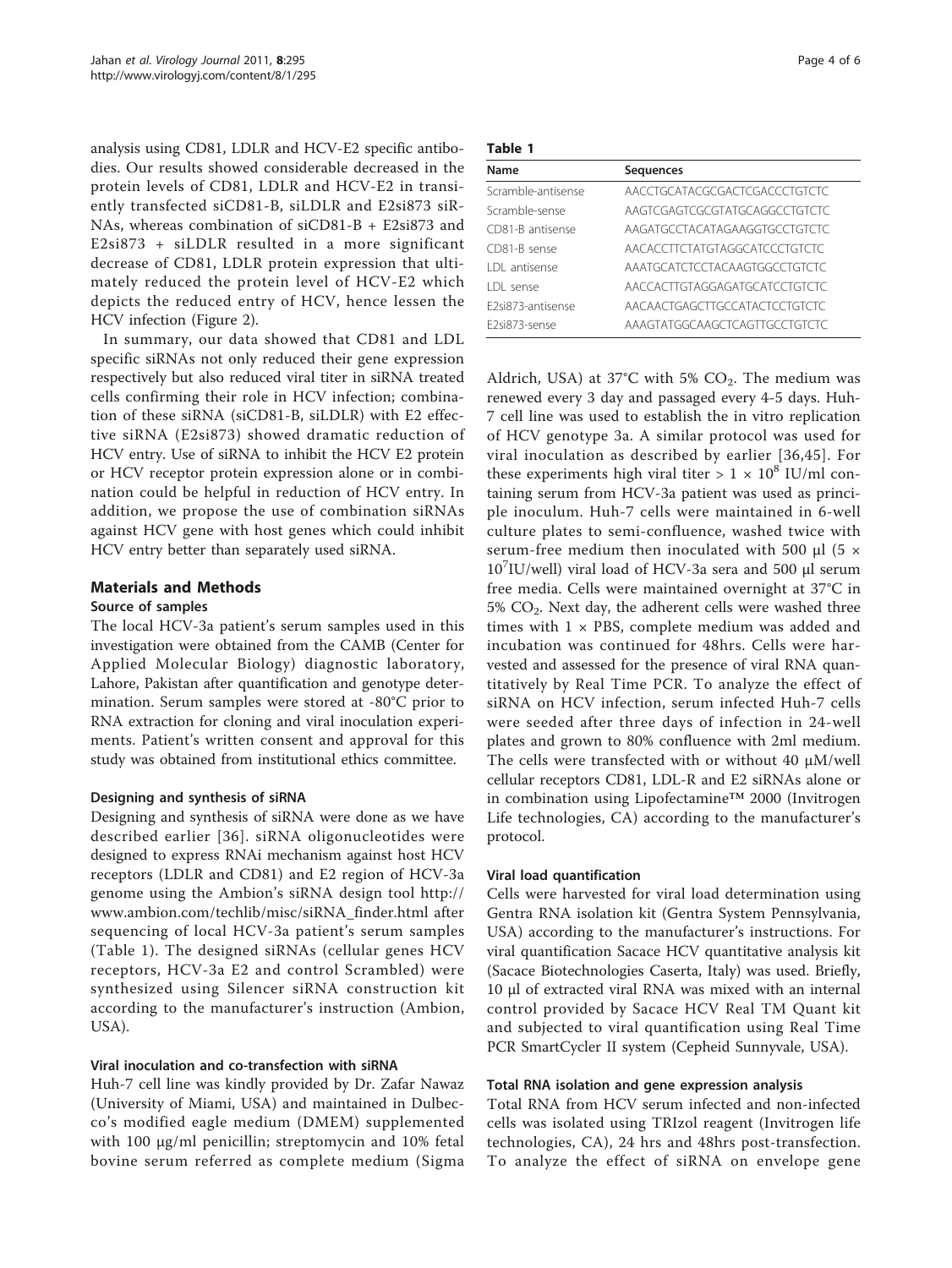<span id="page-4-0"></span>expression, cDNA was synthesized with 1 μg of total RNA using Superscript III cDNA synthesis kit (Invitrogen life technologies, CA) and semi-quantitative RT-PCR was done using primers of HCV receptors, E2 genes and GAPDH as control. Quantitative Real Time PCR was carried out using Real Time ABI 7500 system (Applied Biosystems Inc, USA) with SYBR Green mix (Fermentas International Inc, Canada) as we have described earlier [[36\]](#page-5-0). The relative gene expression analysis was carried out by the SDS 3.1 software (Applied Biosystems Inc, USA). Each individual experiment was performed in triplicate.

# Western blotting

To determine the effect of siRNAs on protein expression levels HCV receptors CD81 and LDL-R and E2, in HCV serum infected cells, cells were lysed using ProteoJET mammalian cell lysis reagent (Fermentas, Canada). Equal amounts of total proteins were subjected to electrophoresis on 12% SDS-PAGE and electrophoretically transferred to a nitrocellulose membrane according to the manufacturer's protocol (Bio-Rad, CA). After blocking non-specific binding sites with 5% skimmed milk, blots were incubated with primary monoclonal antibodies specific to HCV cellular receptors like CD81 and LDL-R, HCV E2 and GAPDH genes (Santa Cruz Biotechnology Inc, USA) and secondary Horseradish peroxidase-conjugated anti-goat anti-mouse antibody (Sigma Aldrich, USA). The protein expressions were evaluated using chemiluminescence's detection kit (Sigma Aldrich, USA).

# Statistical analysis

All statistical analysis was done using SPSS software (version 16.0, SPSS Inc). Data are presented as mean ± SD. Numerical data were analyzed using student's t-test and ANOVA. P value < 0.05 was considered statistically significant.

#### List of abbreviations

E1, E2: Envelop proteins 1, 2, HCC: Hepatocellular carcinoma, HCV: Hepatitis C virus, CD81: Cluster of differentiation 81, SR-BI: Scavenger Receptor Class B Type I, LDL-R: Low-Density Lipoprotein Receptor, CLDN 1: Claudin 1, PEG-INF-α: pegylated interferon alpha, RNAi: RNA interference, siRNAs: small interfering RNAs.

#### Acknowledgements

Financial support by Higher Education Commission and all facilities provided by CEMB/CAMB are highly acknowledged.

#### Author details

<sup>1</sup>Applied and Functional Genomics Lab, Centre of Excellence in Molecular Biology, University of the Punjab, 87 West Canal Bank Road Thokar Niaz Baig, Lahore, Pakistan. <sup>2</sup> Division of Molecular Medicine, Centre of Excellence in Molecular Biology, University of the Punjab, Lahore, Pakistan.

#### Authors' contributions

SJ, SK and BS contributed equally to this work, conceive the idea and performed all the lab work. MH and UAA helped SJ and SK in lab work and

literature review. BI and WA helped SJ and SK in data analysis. SK and SJ critically reviewed and finalized the manuscript. SH provided all facilitates to complete this work. All authors read and approved the final manuscript.

#### Authors' information

Shah Jahan (PhD Molecular Biology), Saba Khaliq (PhD Molecular Biology), Bailla Samreen (M.Phil Molecular Biology), Mahwish Khan (M.Phil Molecular Biolohgy) and Usman Ali Ashfaq (PhD Molecular Biology) are research scholars at CEMB. Bushra Ijaz (M.Phil Molecular Biology) and Waqar Ahmad (M.Phil Chemistry) are research officers at CEMB whereas Sajida Hassan (PhD Molecular Biology) principle investigator at CEMB, University of the Punjab, Lahore.

#### Competing interests

The authors declare that they have no competing interests.

Received: 16 May 2011 Accepted: 10 June 2011 Published: 10 June 2011

#### References

- 1. Giannini C, Brechot C: [Hepatitis C virus biology.](http://www.ncbi.nlm.nih.gov/pubmed/12655344?dopt=Abstract) Cell Death Differ 2003, 10(Suppl 1):S27-S38.
- 2. Raja NS, Janjua KA: [Epidemiology of hepatitis C virus infection in](http://www.ncbi.nlm.nih.gov/pubmed/18327420?dopt=Abstract) [Pakistan.](http://www.ncbi.nlm.nih.gov/pubmed/18327420?dopt=Abstract) J Microbiol Immunol Infect 2008, 41:4-8.
- 3. Afdhal NH: [The natural history of hepatitis C.](http://www.ncbi.nlm.nih.gov/pubmed/15346240?dopt=Abstract) Semin Liver Dis 2004, 24(Suppl 2):3-8.
- 4. Manns MP, McHutchison JG, Gordon SC, Rustgi VK, Shiffman M, Reindollar R, Goodman ZD, Koury K, Ling M, Albrecht JK: [Peginterferon](http://www.ncbi.nlm.nih.gov/pubmed/11583749?dopt=Abstract) [alfa-2b plus ribavirin compared with interferon alfa-2b plus ribavirin for](http://www.ncbi.nlm.nih.gov/pubmed/11583749?dopt=Abstract) [initial treatment of chronic hepatitis C: a randomised trial.](http://www.ncbi.nlm.nih.gov/pubmed/11583749?dopt=Abstract) Lancet 2001, 358:958-965.
- 5. Mengshol JA, Golden-Mason L, Rosen HR: [Mechanisms of Disease:](http://www.ncbi.nlm.nih.gov/pubmed/17978819?dopt=Abstract) [HCV-induced liver injury.](http://www.ncbi.nlm.nih.gov/pubmed/17978819?dopt=Abstract) Nat Clin Pract Gastroenterol Hepatol 2007, 4:622-634.
- 6. Idrees M, Riazuddin S: [Frequency distribution of hepatitis C virus](http://www.ncbi.nlm.nih.gov/pubmed/18498666?dopt=Abstract) [genotypes in different geographical regions of Pakistan and their](http://www.ncbi.nlm.nih.gov/pubmed/18498666?dopt=Abstract) [possible routes of transmission.](http://www.ncbi.nlm.nih.gov/pubmed/18498666?dopt=Abstract) BMC Infect Dis 2008, 8:69.
- 7. Idrees M, Rafique S, Rehman I, Akbar H, Yousaf MZ, Butt S, Awan Z, Manzoor S, Akram M, Aftab M, Khubaib B, Riazuddin S: [Hepatitis C virus](http://www.ncbi.nlm.nih.gov/pubmed/19860002?dopt=Abstract) [genotype 3a infection and hepatocellular carcinoma: Pakistan](http://www.ncbi.nlm.nih.gov/pubmed/19860002?dopt=Abstract) [experience.](http://www.ncbi.nlm.nih.gov/pubmed/19860002?dopt=Abstract) World J Gastroenterol 2009, 15:5080-5085.
- 8. Buck M: [Direct infection and replication of naturally occurring hepatitis C](http://www.ncbi.nlm.nih.gov/pubmed/18628977?dopt=Abstract) [virus genotypes 1, 2, 3 and 4 in normal human hepatocyte cultures.](http://www.ncbi.nlm.nih.gov/pubmed/18628977?dopt=Abstract) PLoS One 2008, 3:e2660.
- 9. el-Awady MK, Tabll AA, el-Abd YS, Bahgat MM, Shoeb HA, Youssef SS, Bader el-Din NG, Redwan e, el-Demellawy M, Omran MH, el-Garf WT, Goueli SA: [HepG2 cells support viral replication and gene expression of hepatitis C](http://www.ncbi.nlm.nih.gov/pubmed/16937465?dopt=Abstract) [virus genotype 4 in vitro.](http://www.ncbi.nlm.nih.gov/pubmed/16937465?dopt=Abstract) World J Gastroenterol 2006, 12:4836-4842
- 10. Lazaro CA, Chang M, Tang W, Campbell J, Sullivan DG, Gretch DR, Corey L, Coombs RW, Fausto N: [Hepatitis C virus replication in transfected and](http://www.ncbi.nlm.nih.gov/pubmed/17255316?dopt=Abstract) [serum-infected cultured human fetal hepatocytes.](http://www.ncbi.nlm.nih.gov/pubmed/17255316?dopt=Abstract) Am J Pathol 2007, 170:478-489.
- 11. Molina S, Castet V, Pichard-Garcia L, Wychowski C, Meurs E, Pascussi JM, Sureau C, Fabre JM, Sacunha A, Larrey D, Dubuisson J, Coste J, McKeating J, Maurel P, Fournier-Wirth C: [Serum-derived hepatitis C virus infection of](http://www.ncbi.nlm.nih.gov/pubmed/17942559?dopt=Abstract) [primary human hepatocytes is tetraspanin CD81 dependent.](http://www.ncbi.nlm.nih.gov/pubmed/17942559?dopt=Abstract) J Virol 2008, 82:569-574.
- 12. Bartosch B, Vitelli A, Granier C, Goujon C, Dubuisson J, Pascale S, Scarselli E, Cortese R, Nicosia A, Cosset FL: [Cell entry of hepatitis C virus requires a](http://www.ncbi.nlm.nih.gov/pubmed/12913001?dopt=Abstract) [set of co-receptors that include the CD81 tetraspanin and the SR-B1](http://www.ncbi.nlm.nih.gov/pubmed/12913001?dopt=Abstract) [scavenger receptor.](http://www.ncbi.nlm.nih.gov/pubmed/12913001?dopt=Abstract) J Biol Chem 2003, 278:41624-41630.
- 13. Bartosch B, Dubuisson J, Cosset FL: [Infectious hepatitis C virus pseudo](http://www.ncbi.nlm.nih.gov/pubmed/12615904?dopt=Abstract)[particles containing functional E1-E2 envelope protein complexes.](http://www.ncbi.nlm.nih.gov/pubmed/12615904?dopt=Abstract) J Exp Med 2003, 197:633-642.
- 14. Drummer HE, Maerz A, Poumbourios P: [Cell surface expression of](http://www.ncbi.nlm.nih.gov/pubmed/12832074?dopt=Abstract) [functional hepatitis C virus E1 and E2 glycoproteins.](http://www.ncbi.nlm.nih.gov/pubmed/12832074?dopt=Abstract) FEBS Lett 2003, 546:385-390.
- 15. Goffard A, Callens N, Bartosch B, Wychowski C, Cosset FL, Montpellier C, Dubuisson J: [Role of N-linked glycans in the functions of hepatitis C](http://www.ncbi.nlm.nih.gov/pubmed/15956584?dopt=Abstract) [virus envelope glycoproteins.](http://www.ncbi.nlm.nih.gov/pubmed/15956584?dopt=Abstract) J Virol 2005, 79:8400-8409.
- 16. Helle F, Goffard A, Morel V, Duverlie G, McKeating J, Keck ZY, Foung S, Penin F, Dubuisson J, Voisset C: [The neutralizing activity of anti-hepatitis](http://www.ncbi.nlm.nih.gov/pubmed/17522218?dopt=Abstract)